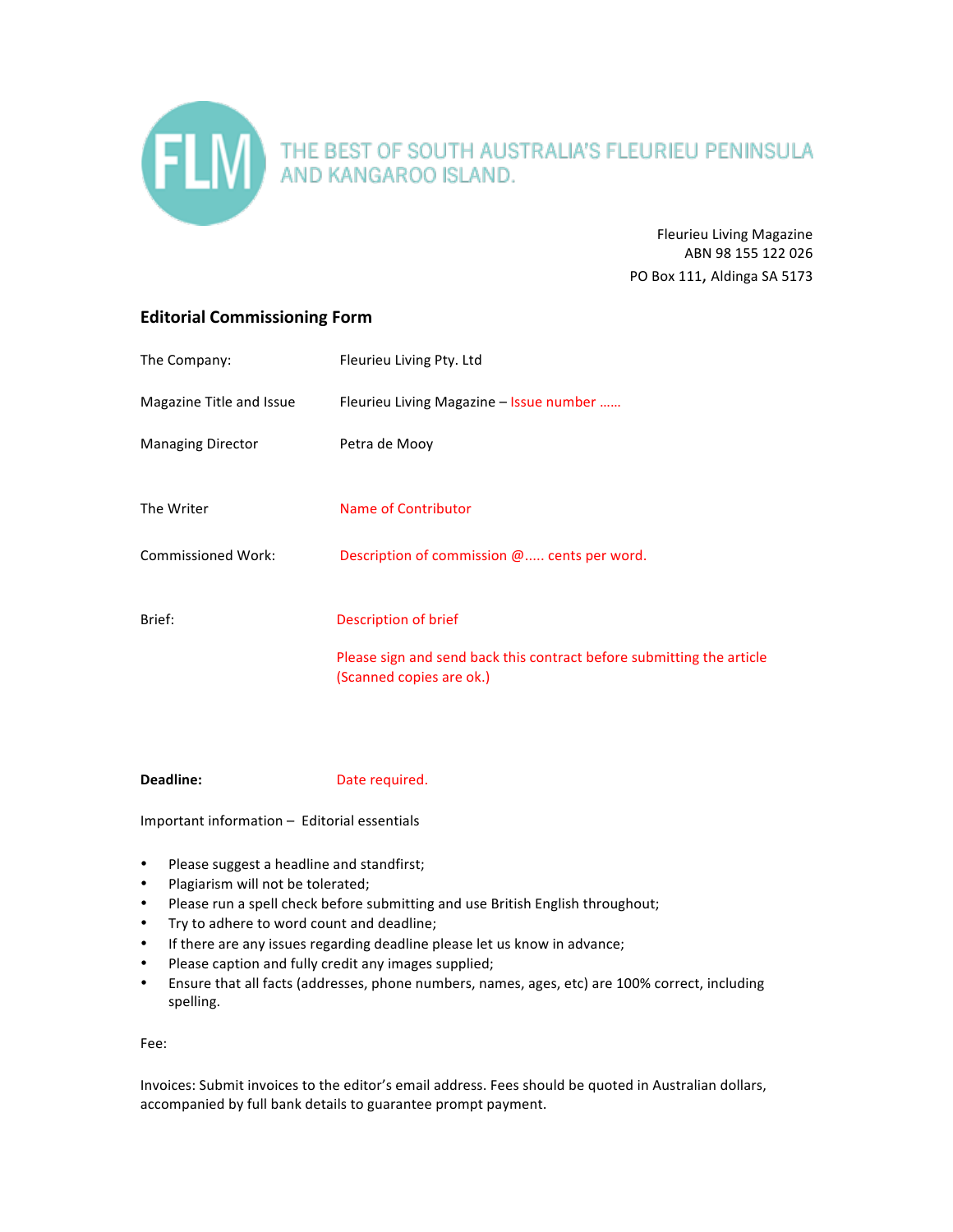This Agreement is made on this date between: The Company: Fleurieu Living Pty. Ltd., ACN #155122026, PO BOX 111, Aldinga, SA 5173 and

The Freelancer: Name of Contributor

IT IS AGREED as follows:

- 1. The Freelancer has agreed with the Company, as set out below, that he/she will provide to the Company freelance Editorial Services for a fee agreed/to be agreed on a case by case basis.
- 1.2 Agreement will start on the date hereof and continue until terminated by either party

## 1.3 You warrant that

- you are the author and the first owner of the copyright in the work
- the work will not be obscene, defamatory of infringe the rights of any third party
- you have the full right and title to grant to Fleurieu Living the rights hereby granted including for the purposes of Fleurieu Living's publication
- 1.4 Nothing in this agreement will create the relationship of agency or partnership or employer and employee between the Company and the Freelancer.

The parties agree that the terms hereof and the nature of the commission are confidential to the parties

- 2 Obligations of the Writer and Grant
- 2.1 The Freelancer grants the Company first serial rights, and a non-exclusive licence to display the article on the website corresponding to the publication it appears in.
- 2.2 Upon undertaking this commission the freelance agrees to refrain from reselling the article to competitor publications located within Fleurieu Living Pty. Ltd. territories for a period of 3 months from date of publication.
- 2.3 Should the Company re-use material subject to the Editorial Services in (a) an entirely different publication than that for which the material was originally commissioned or (b) in a subsequent edition of the same publication for which the material was originally commissioned but where additional revenue is directly generated for the Company from such material, then the Freelancer shall be paid an additional fee set at 50% of the original fee paid for this material.
- 2.4 For the avoidance of doubt, no additional fee shall be paid to the Freelancer should the Company use material on an associated website or for any other promotional purposes.
- 3 **Payment of the Fee**
- 3.1 The Writer shall render an invoice to the Company for payment of the Fee within thirty (30) days of the Deadline
- 3.2 The Company shall pay to the Writer the Fee on the first payment run after sixty (60) days of receipt of invoice
- 3.3 Payment will be made by electronic transfer or as otherwise agreed between the parties.
- 3.4 The Writer shall be responsible for any additional costs and expenses incurred by the Writer in respect of the Commissioned Work unless such additional costs have been prior approved by the Company in writing.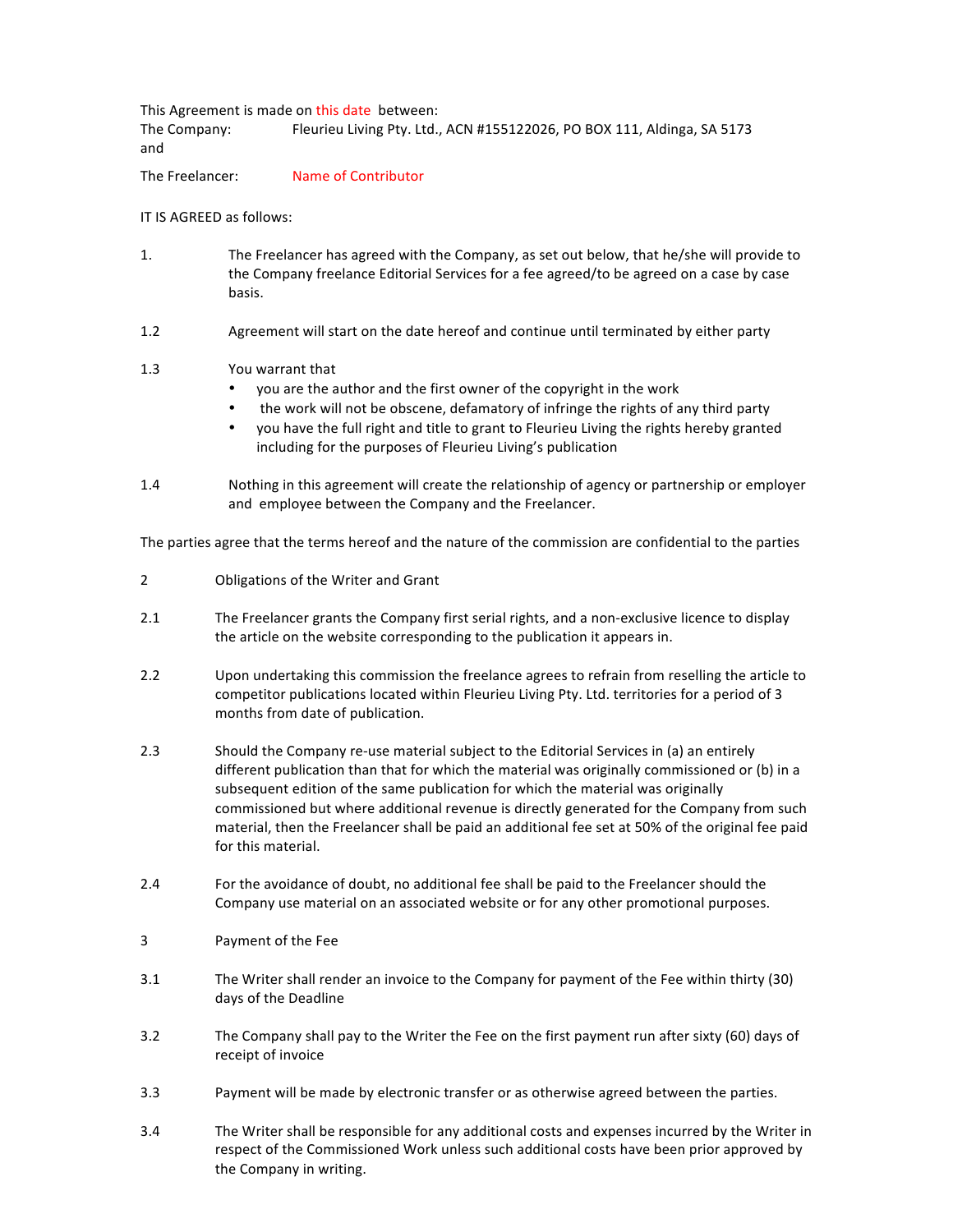## 4 Term and Termination

- 4.1 This Agreement shall come into effect on the date of signing by the Freelancer and shall continue in force unless earlier terminated in accordance with clause 5.2.
- 4.2 **Either Party may give notice in writing to the other terminating this Agreement with** immediate effect:
	- 4.2.1 in the event of bankruptcy or insolvency of the other party.
- 5 General
- 5.1 This Agreement sets out the entire agreement between the parties and supersedes all prior discussions between them and all agreements, statements, representation, terms and conditions, warranties, guarantees, proposals, communications, and understandings whenever given and whether orally or in writing.
- 5.2 Each Party agrees not to disclose to any third party any confidential information of the other Party at any time acquired during the existence of this Agreement and no reference is to be made to the terms of this Agreement by either Party in any advertising, publicity or promotional material without the prior written consent of the other Party.
- 5.3 Only employees of Fleurieu Living Pty. Ltd. (persons who work for the company under the terms of an employment contract) are covered by the company's insurance policies. Therefore, anybody commissioned on a freelance basis must obtain their own appropriate insurance cover.
- 5.4 Fleurieu Living Pty. Ltd. cannot be held responsible for loss, theft, damage to personal effects or any type of personal injury (resulting in) medical fees.

## Definitions

For the purposes of this Agreement, the following expressions shall have the following meanings:

"Agreement" means this agreement, and the attached Commissioning Form, as may be varied by the Parties from time to time by agreement in writing Definitions

"Commissioning Form" means the form setting out the specifications for the Commissioned Editorial Work attached to this Agreement

"Deadline" means the date set out in the Commissioning Form

"Fee" means the fee set out in the Commissioning Form;

"Intellectual Property Rights" means all copyrights, patents, trade marks, design rights, database rights, rights in know-how, trade secrets, rights in confidential information and any other intellectual property rights or rights of a similar nature including registered and unregistered rights and any applications for registration, renewal, extension, division or reissue of the foregoing in any jurisdiction.

"Magazine" means the magazine and relevant issue detailed in the Commissioning Form in which the Commissioned Photographic Work will feature. Including digital versions of the magazine

"Magazine Website" means the website of the Magazine in which the Commissioned Photographic Work may feature, specified in the Commissioning Form.

"Specifications" means the specifications for the Commissioned Photographic Work as set out in the